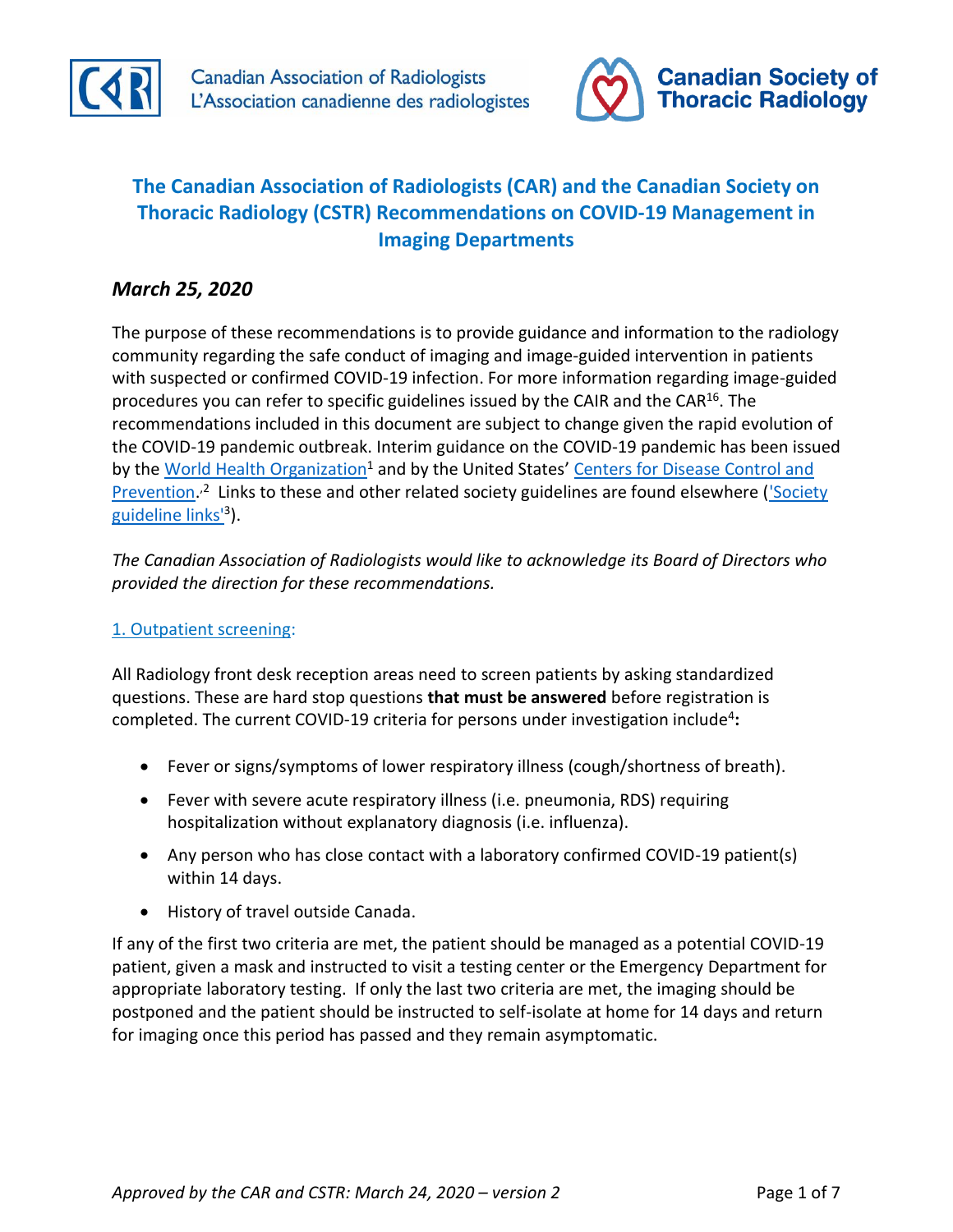### 2. Inpatient and ED screening:

All patients with suspected or confirmed COVID-19 infection should be clearly identified on imaging requisitions.

3. Imaging findings and recommendations from the American College of Radiology (ACR)<sup>5</sup>, Canadian Association of Radiologist (CAR) and Canadian Society of Thoracic Radiology (CSTR)<sup>6</sup>:

- The Centers for Disease Control (CDC) does not currently recommend CXR or CT to diagnose COVID-19. **Viral testing remains the only specific method of diagnosis**.
- Confirmation with the viral test is required, even if radiologic findings are suggestive of COVID-19 on CXR or CT.
- **Generally, the findings on chest imaging in COVID-19 are not specific, and overlap with other infections.** 7-9
- Imaging should only be conducted for those COVID-19 patients where imaging will impact management of the condition.
- **Facilities may consider deploying portable radiography units in ambulatory care facilities and or long-term care homes for use when CXRs are considered medically necessary.**4,10 **In hospitals including the Emergency Department, the use of portable radiography is recommended.** The surfaces of these machines can be easily cleaned, avoiding the need to bring patients into radiography rooms, thus minimizing the spread of infection in larger healthcare institutions.
- As an interim measure, until more widespread COVID-19 testing is available, some medical practices are using chest CT to inform decisions on whether to test a patient for COVID-19. The ACR and CAR strongly urges caution in taking this approach. **A normal chest CT does not mean a person does not have COVID-19 infection and an abnormal CT is not specific for diagnosis. A normal CT should not dissuade a patient from being quarantined when otherwise medically appropriate**. Clearly, locally constrained resources may be a factor in such decision making.
- If chest CT is performed, a non-contrast full dose diagnostic CT is recommended. For the most accurate assessment of the lung, contiguous thin (≤1.5 mm) axial lung or bone algorithm reconstructions, axial maximum intensity projections (lung window) and coronal and sagittal reformats should be performed. Expiratory imaging is not necessary. A contrast-enhanced CT would be useful to detect complications such as empyema and/or lung abscess.
- For CXR and Chest CT reporting, radiologists are encouraged to use wording such as "findings are non-specific and include inflammatory conditions and atypical infections such as those caused by the COVID-19 virus" rather than "consistent with or diagnostic of COVID-19 infection". If the chest CT is normal, radiologists are encouraged to state "A negative CT does not exclude the presence of COVID-19 infection."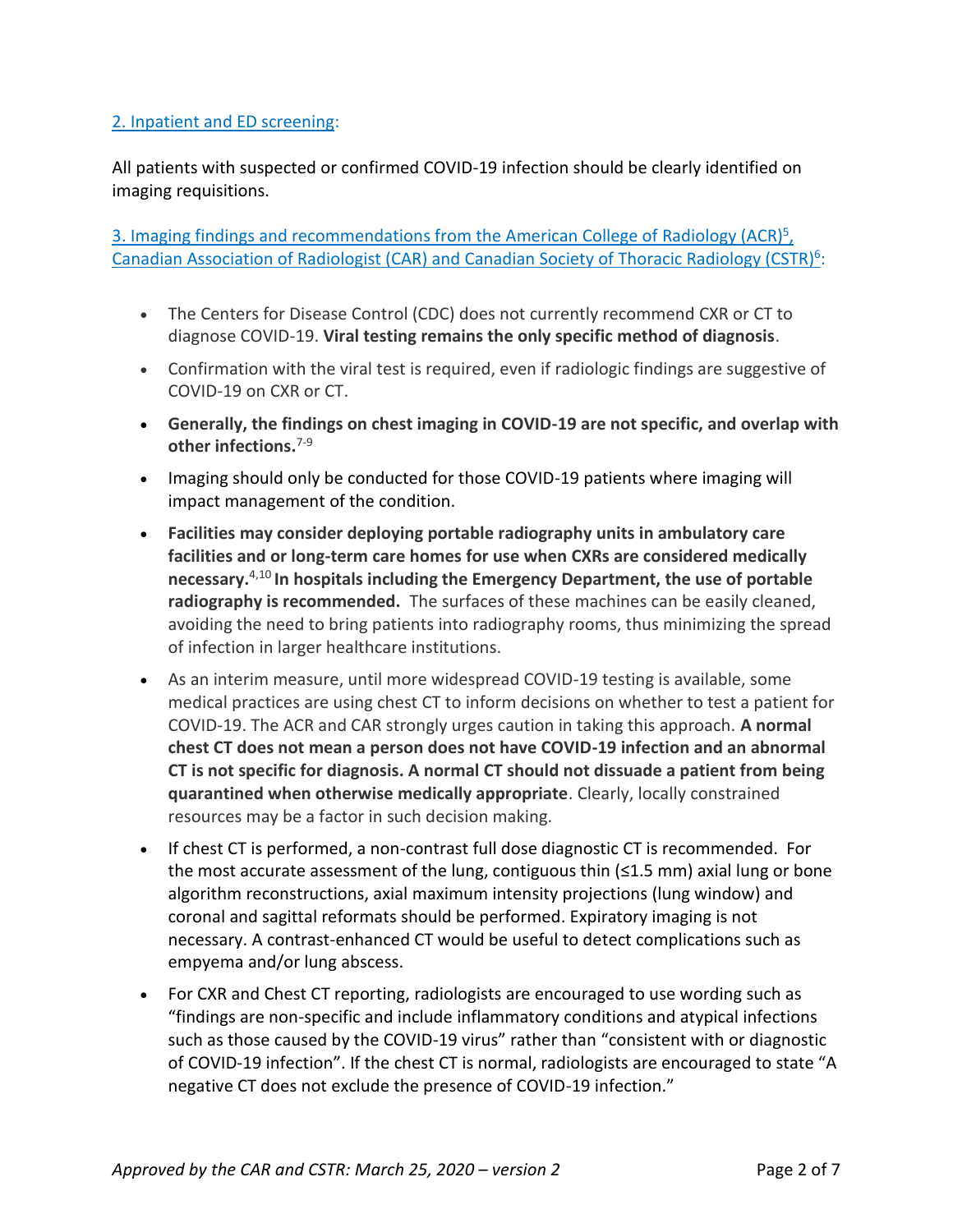### 4. Infection prevention during imaging and intervention:

The novel COVID-19 is highly contagious and is believed to transmit mostly through respiratory droplets. Much less commonly, **the virus can be transmitted by touching a surface or from an item that is contaminated**. 15

The recommendations are <sup>4</sup> *(Consult Figures 1 and 2)*:

- Standardized operating procedures should be implemented for radiological imaging and intervention for patients with known or suspected COVID-19 infection.
- Imaging should be performed at a location with less foot traffic and with fewer critically ill patients. When possible portable chest radiography and/or ultrasound is preferred.
- The waiting and reading rooms should be adapted to preserve social distancing and cleaned on a regular basis.
- Appropriate use of personal protective equipment (PPE) when managing COVID-19 patients is required.
- Ensure proper cleaning supplies<sup>12</sup> are available for re-usable eye protection (e.g. lead glasses) and lead aprons, and for proper cleaning of the room and equipment.
- For non-aerosol generating procedures, as defined by your institution, the staff and physicians should wear the following PPE at minimum: gowns, gloves, surgical mask and eye protection (goggles or face shield).<sup>10</sup>
- For aerosol generating procedures, as defined by your institution, the staff and physicians should wear the following PPE at minimum: gowns, gloves, N95 or equivalent respirator and eye protection (goggles or face shield).<sup>5,10</sup>
- The use of N95 respirators/masks should also be considered when managing COVID-19 patients with at least one criterion of severe disease.<sup>14</sup>
- N95 respirators/masks must be properly fitted to provide maximum protection. Use of an improperly fitted N95 mask is strongly discouraged.

# 5. Disinfection after imaging:

- Standardized disinfection protocols for decontaminating imaging rooms, including CT and MR scanners should be followed after caring **for all confirmed or suspected COVID-19 patients**. 4
- Depending on the air exchange rates, rooms should be unavailable for a period of time, allowing decontamination following imaging/procedures performed on suspected or confirmed COVID-19 patients (in concordance with hospital regulations). Air circulation in rooms can be tested in advance to determine this period of time.<sup>5</sup>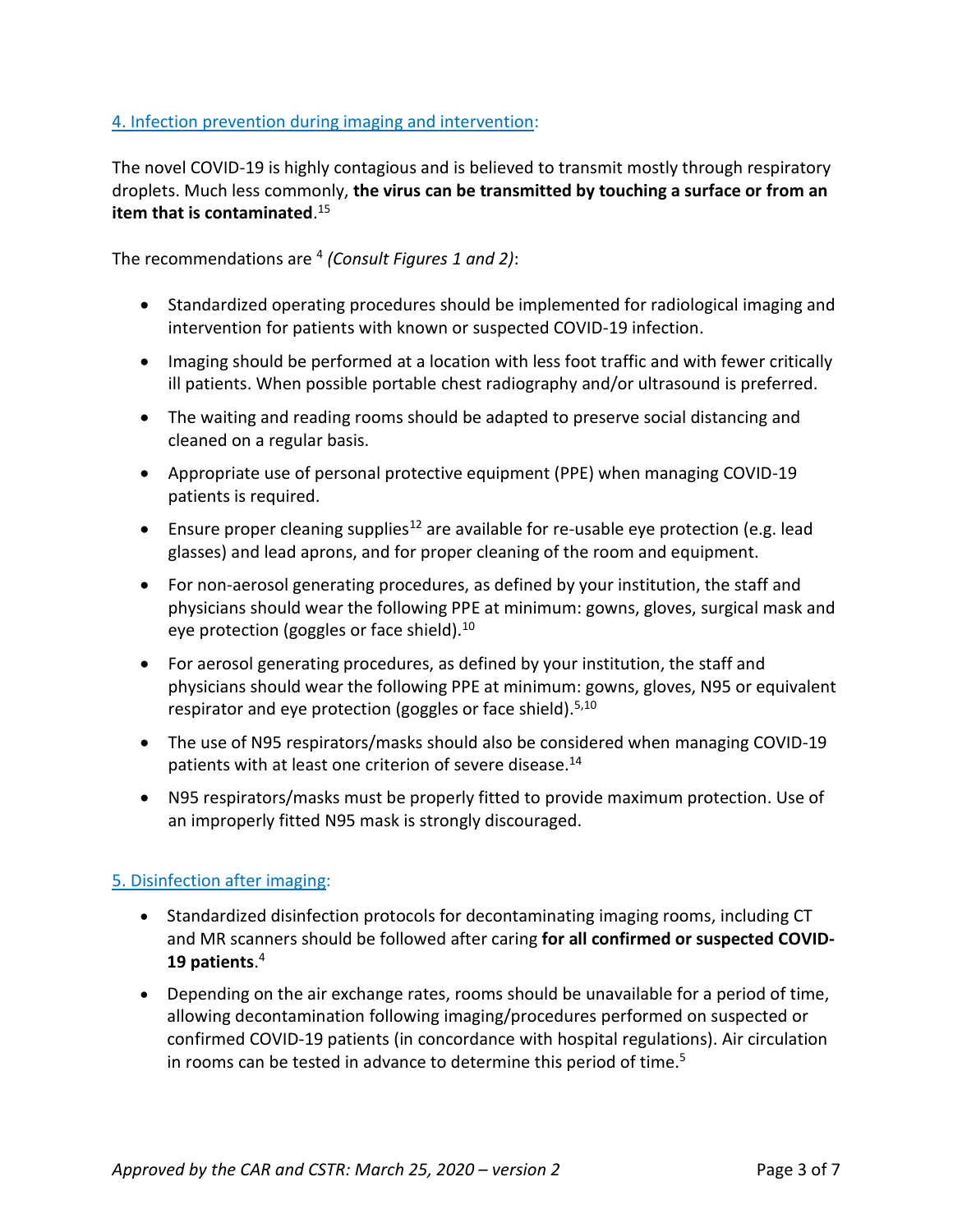- In addition to environmental cleaning and decontamination of rooms occupied by a patient with suspected or known COVID-19 infection, it is recommended that proper protective equipment be worn also during decontamination. <sup>11</sup>
- Remote reading should be preferred whenever possible.
- Droplet prevention is critical (no food, drinks in disposable containers only) (Also in Figure 2).

### **Figure 1**

*(From ref 7: J Am Coll Radiol. 2020 Feb 19. pii: S1546-1440(20)30150-21440)*



# A robust containment plan minimizes the risk of transmission of the virus to patients and staff.

*(For droplet protection, we recommend using a facial mask with an integrated transparent shield to prevent projection in the eyes. Goggles can also be worn with facial masks over goggles. For aerosol generating procedure, the N95 mask must be fitted, and goggles should be worn over the mask.)*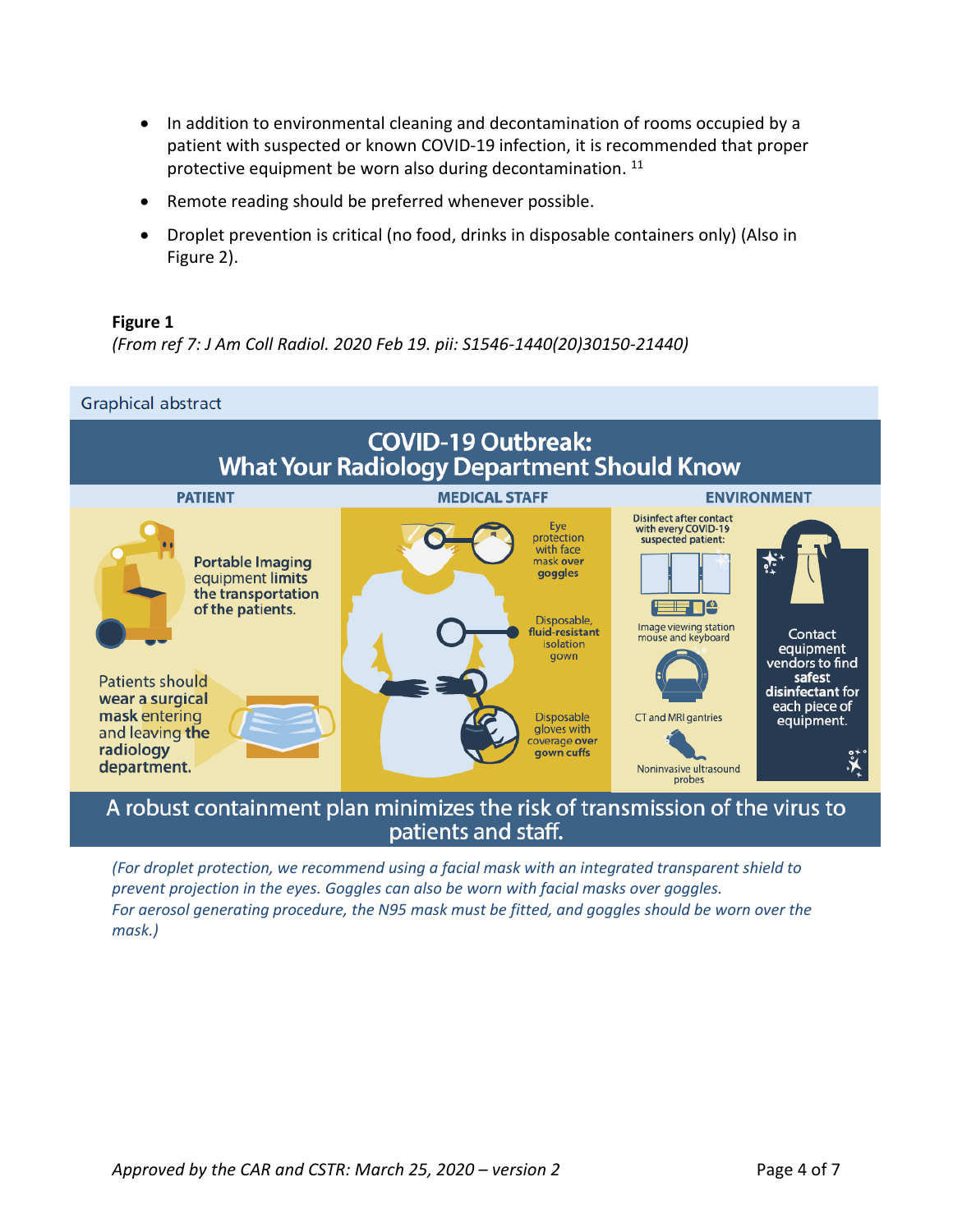### **Figure 2**

(*Infographic provided courtesy of Vancouver General Hospital's Emergency Department)*



#### 6. Prioritization of imaging examinations:

The imaging department should follow the principle of social distancing required by local authorities and minimize non-urgent, elective diagnostic or interventional imaging.

• Critical and Non-Critical screening for breast imaging should be postponed. The Canadian Society of Breast Imaging (CSBI) and CAR **recommend that all average risk and**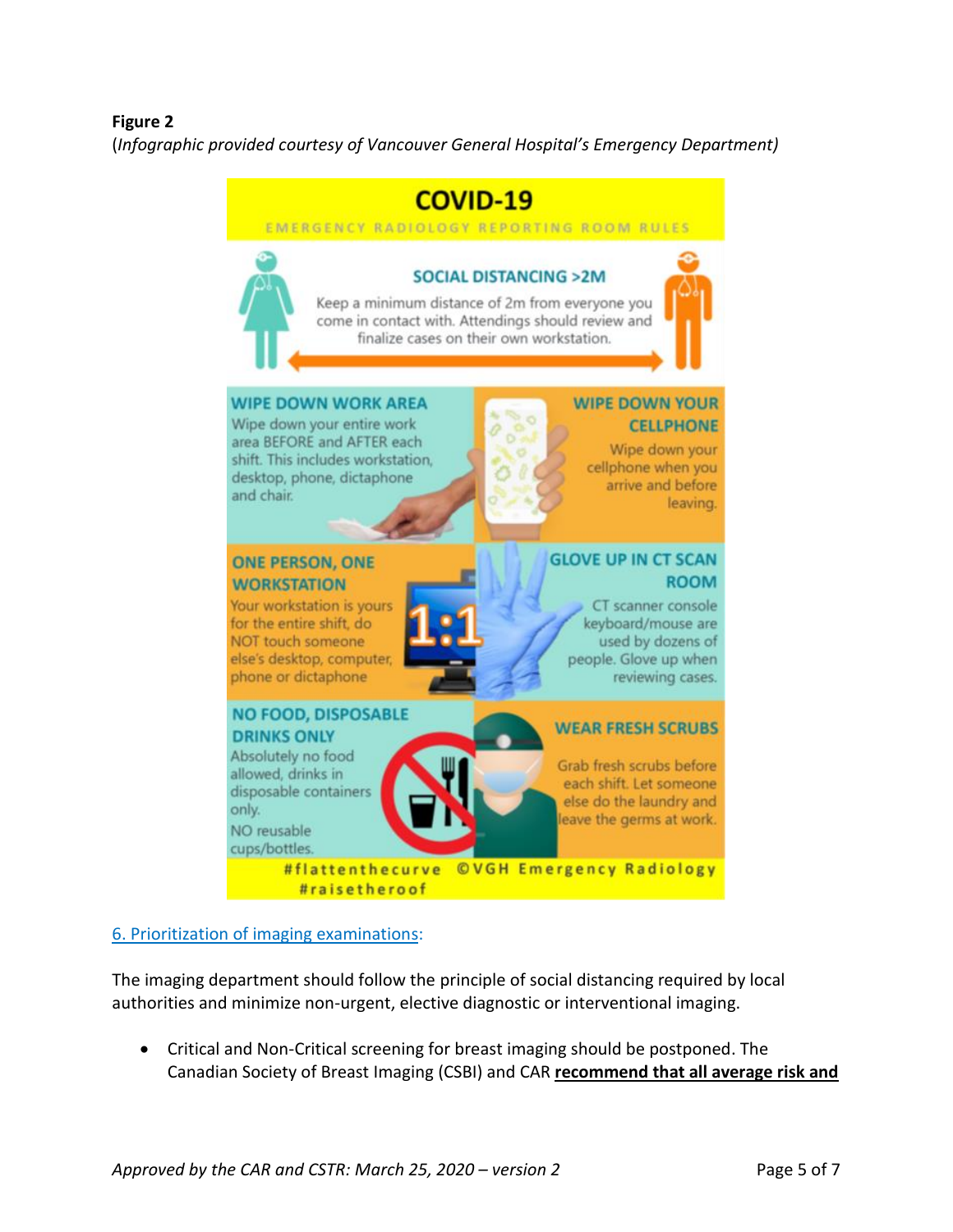### **high-risk screening mammography, ultrasound and breast MRI be discontinued temporarily (6-8 weeks) with immediate effect.**<sup>13</sup>

- Elective and non-urgent elective imaging examinations should be avoided during the pandemic.
- Particular attention should be given to immunocompromised patients who are more susceptible to develop severe disease.

# Summary:

The recommendations provided are based on preliminary information that has been gathered from available literature and scientific and medical societies involved in the management of this outbreak. These recommendations can become obsolete if and when more evidence is available in the future. The CAR and the CSTR will continue to update these recommendations when new information becomes available. We believe this exercise is useful to help our members in guiding their decision making. We are facing challenging times and must deliver the best care to our patients, while protecting our colleagues and all the staff involved in patient care. We also need to collect all relevant information from you to improve our policies. Do not hesitate to share information provided by your institution, provincial association and based on your own experience. Working together and exchanging information can save lives and keep everyone safe.

# References:

- 1. World Health Organization. Novel Coronavirus (2019-nCoV) technical guidance, 2020. at <https://www.who.int/emergencies/diseases/novel-coronavirus-2019/technical-guidance>
- 2. Centers for Disease Control and Prevention. 2019 Novel coronavirus, Wuhan, China. Information for Healthcare Professionals. Centers for Disease Control and Prevention, 2020. at <https://www.cdc.gov/coronavirus/2019-nCoV/hcp/index.html>
- 3. UpToDate. Coronavirus disease 2019 (COVID-19), 2020. at <https://www.uptodate.com/contents/coronavirus-disease-2019-covid-19#H2513094760>
- 4. Mossa-Basha M, Meltzer CC, Kim DC, Tuite MJ, Kolli KP, Tan BS. Radiology Department Preparedness for COVID-19: Radiology Scientific Expert Panel. Radiology 2020:200988. at <https://pubs.rsna.org/doi/10.1148/radiol.2020200988>
- 5. ACR Recommendations for the use of Chest Radiography and Computed Tomography (CT) for Suspected COVID-19 Infection, 2020. at [https://www.acr.org/Advocacy-and-](https://www.acr.org/Advocacy-and-Economics/ACR-Position-Statements/Recommendations-for-Chest-Radiography-and-CT-for-Suspected-COVID19-Infection)[Economics/ACR-Position-Statements/Recommendations-for-Chest-Radiography-and-CT](https://www.acr.org/Advocacy-and-Economics/ACR-Position-Statements/Recommendations-for-Chest-Radiography-and-CT-for-Suspected-COVID19-Infection)[for-Suspected-COVID19-Infection](https://www.acr.org/Advocacy-and-Economics/ACR-Position-Statements/Recommendations-for-Chest-Radiography-and-CT-for-Suspected-COVID19-Infection)
- 6. Canadian Society of Thoracic Radiology and the Canadian Association of Radiologists' Statement on COVID-19. Canadian Association of Radiologist and Canadian Society of Thoracic Imaging, 2020. at <https://car.ca/cstr/>